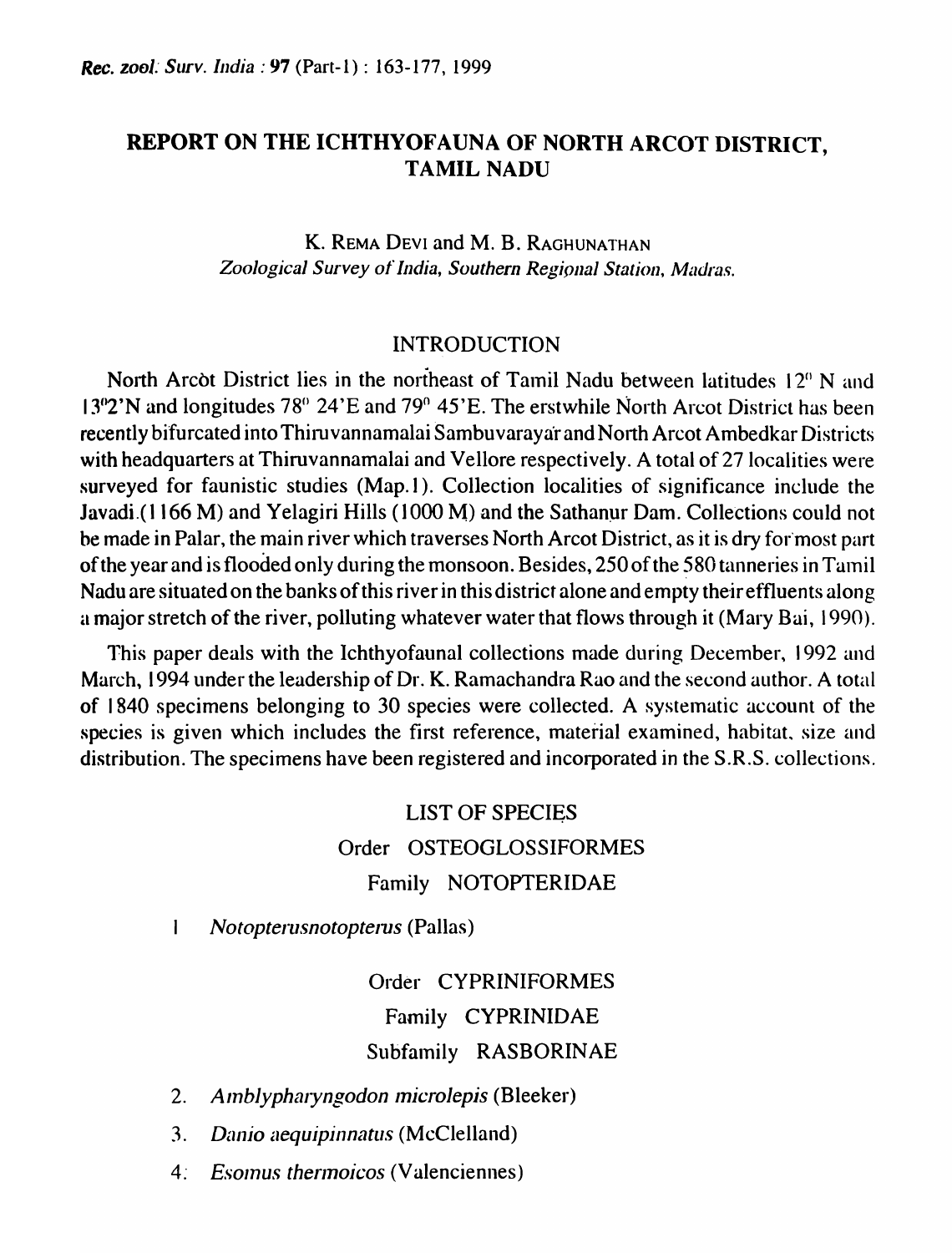- *5. Rasbora caverii* (Jerdon)
- *6. Rasbora daniconius* (Hamilton)

# Subfamily CYPRININAE

- 7. *Barbodes sarana subnasutus* (Valenciennes)
- 8. *Catla catla* (Hamilton)
- 9. *Cirrhinus mrigala* (Hamilton)
- 10. *Labeo calbasu* (Hamilton)
- I I *Labeo rohita* (Hamilton)
- 12. *Puntius amphibius* (Valenciennes)
- 13. *Puntius bimaciJlatus* (Bleeker)
- 14. *Puntius sophore* (Hamilton)
- 15. *Puntius ticto* (Hamilton)
- 16. *Puntius vittatus* Day

# Subfamily: GARRINAE

*17. Garra mullya* (Sykes)

# Subfamily: LEUCISCINAE·

*18. Hypophthalmichthys moljtrix* (Valenciennes)

# Family COBITIDAE

*19. Lepidocephalus thermalis* (Valenciennes)

# Order SILURIFORMES

## Family BAGRIDAE

*20. Aorichthys seenghala* (Sykes)

## Family HETEROPNEUSTIDAE

*21 Heteropneustes fossilis* (Bloch)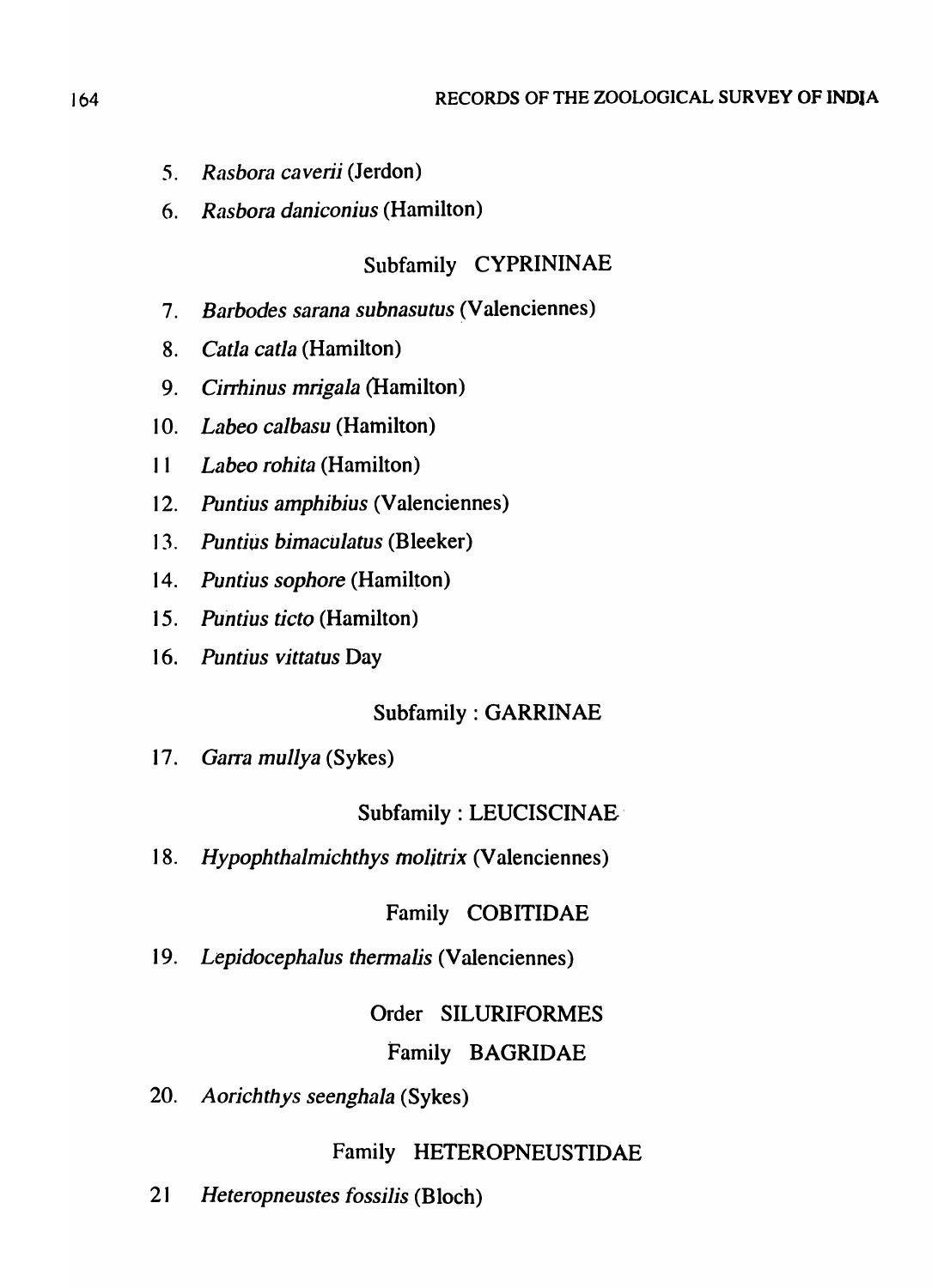# Order CYPRINODONTIFORMES Family ORYZIATIDAE

22. Oryzias melastigma (Mc Clelland)

## Family POECILIDAE

- Gambusia affinis (Baird and Girard)  $23.$
- $24.$ Poecilia (Lebistes) reticulata Peters

Order PERCIFORMES Suborder PERCOIDEI Family CICHLIDAE

- 25. Oreochromis mossambica (Peters)
- 26. Oreochromis niloticus (Hasselquist)

Suborder: GOBIOIDEI

Family GOBIIDAE

27. Glossogobius giuris (Hamilton)

Suborder CHANNOIDEI

## Family CHANNIDAE

- .28. Channa gachua Hamilton
- 29. Channa punctatus (Bloch)
- $30.$ Channa striatus (Bloch)

## SYSTEMATIC ACCOUNT

Order **OSTEOGLOSSIFORMES** 

Family NOTOPTERIDAE

## 1 Notopterus notopterus (Pallas)

1769. Gymnotus notopterus Pallas, Spicil. Zool., 7:40, Pl.6, fig.2

(Type locality ? Indian Ocean)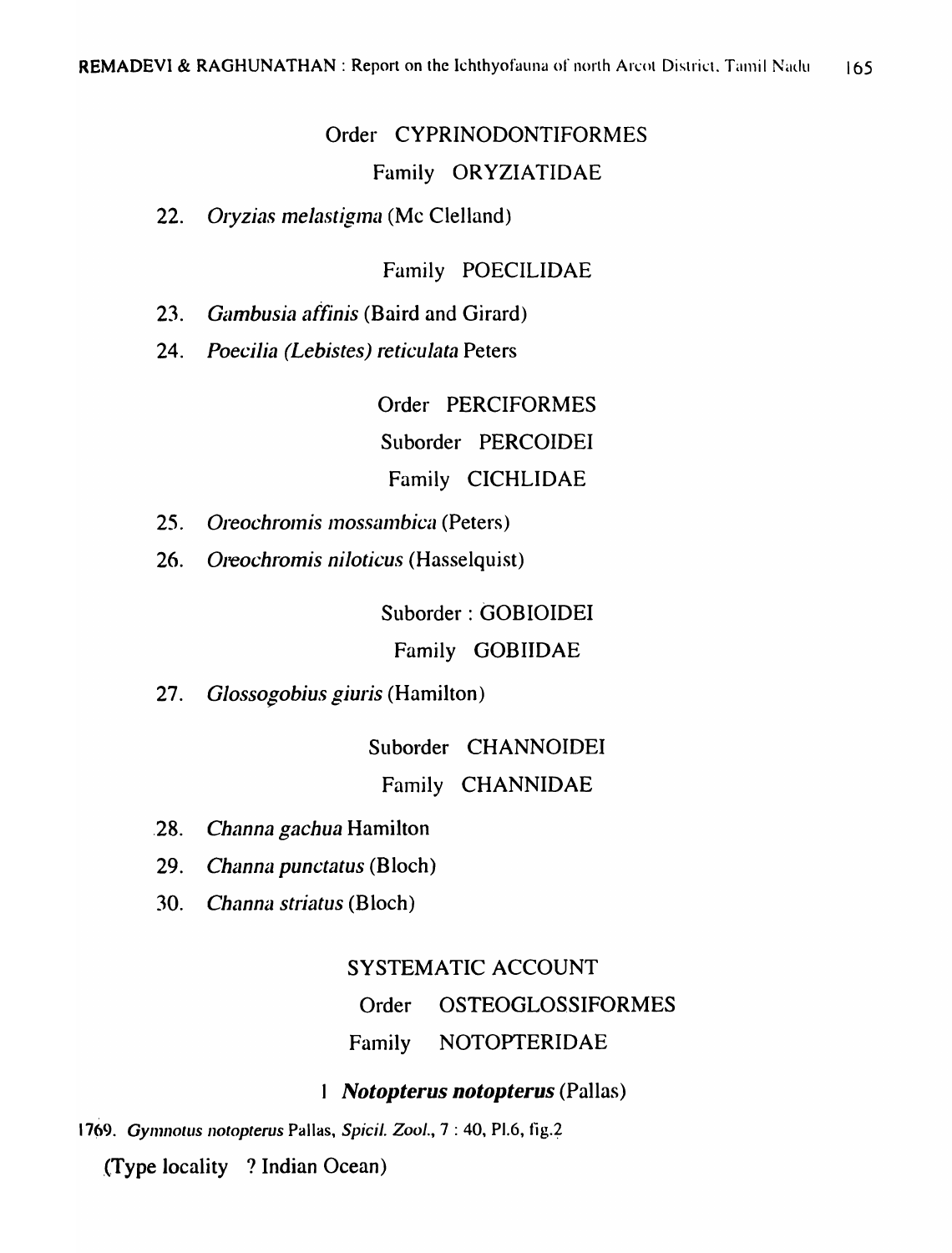Material 2 exs., 195.0 and 225.0 mm SL, Sathanur dam, 12.3.94, F. 4142.

Habitat and size Rivers, swamps, canals and estuaries. Grows to 61cm TL, usually much smaller, upto 25 cm.

Pakistan, India, Nepal, Bangladesh, Burma, Thailand, Malaya and *Distribution* Indonesia.

| Order CYPRINIFORMES  |
|----------------------|
| Family CYPRINIDAE    |
| Subfamily RASBORINAE |

## 2. Amblypharyngodon microlepis (Bleeker)

1853. Leuciscus microlepis Bleeker, Verh. batav. Genoot. Kunst. wet., 25:141.

(Type locality River Hooghly).

Material 13 exs., 15.0-23.0 mm. SL, Tamaraikulam, 14.3.94; 1 ex., 19.0 mm SL, Seduvalai, 19.3.94; 1 ex., 18.0 mm SL, Gudiyatham, 21.3.94; 14 exs., 26.0-37.0 mm SL, Arcot, 23.3.94, F 4130.

*Habitat and Size* Ponds, ditches, nullahs and slow moving streams, grows to 10 cm TL.

Distribution Bengal through Chota-Nagpur to Peninsular India, except the west face of Western Ghats.

### 3. Danio aequipinnatus (McClelland)

1839. Perilampus aequipinnatus McClelland, Asiat. Res. 19 (2): 393, pl.60, fig.1.

(Type locality Assam)

Material 1 ex., 38.0 mm SL, Sathanur dam, 12.3.94, F. 4149.

Habitat and size Clear streams and rivulets at foot hills. Grows to 15 cm.

Remarks: D.3/10; A.3/14; L.1.38; predorsal scales 15; 2 pairs of small barbels; body depth 3 in SL, 4 in TL; head 3.5 in SL, 4.5 in TL; eye 3.3, snout 4.5 and interorbital width 2.5 in head.

Distribution Throughout India, Nepal, Bangladesh, Burma and Thailand.

#### 4. *Esomus thermoicos* (Valenciennes)

1842. Nuria thermoicos Valenciennes, Hist. nat. Poiss., 16: 238, pl. 472.

(Type locality: Hot springs at Kanniya, Sri Lanka)

*Material*: 9 exs., 12.0-19.0 mm SL. Kavalur, Javadi Hills, 10.12.92; 65 exs., 22.0-51.0 mm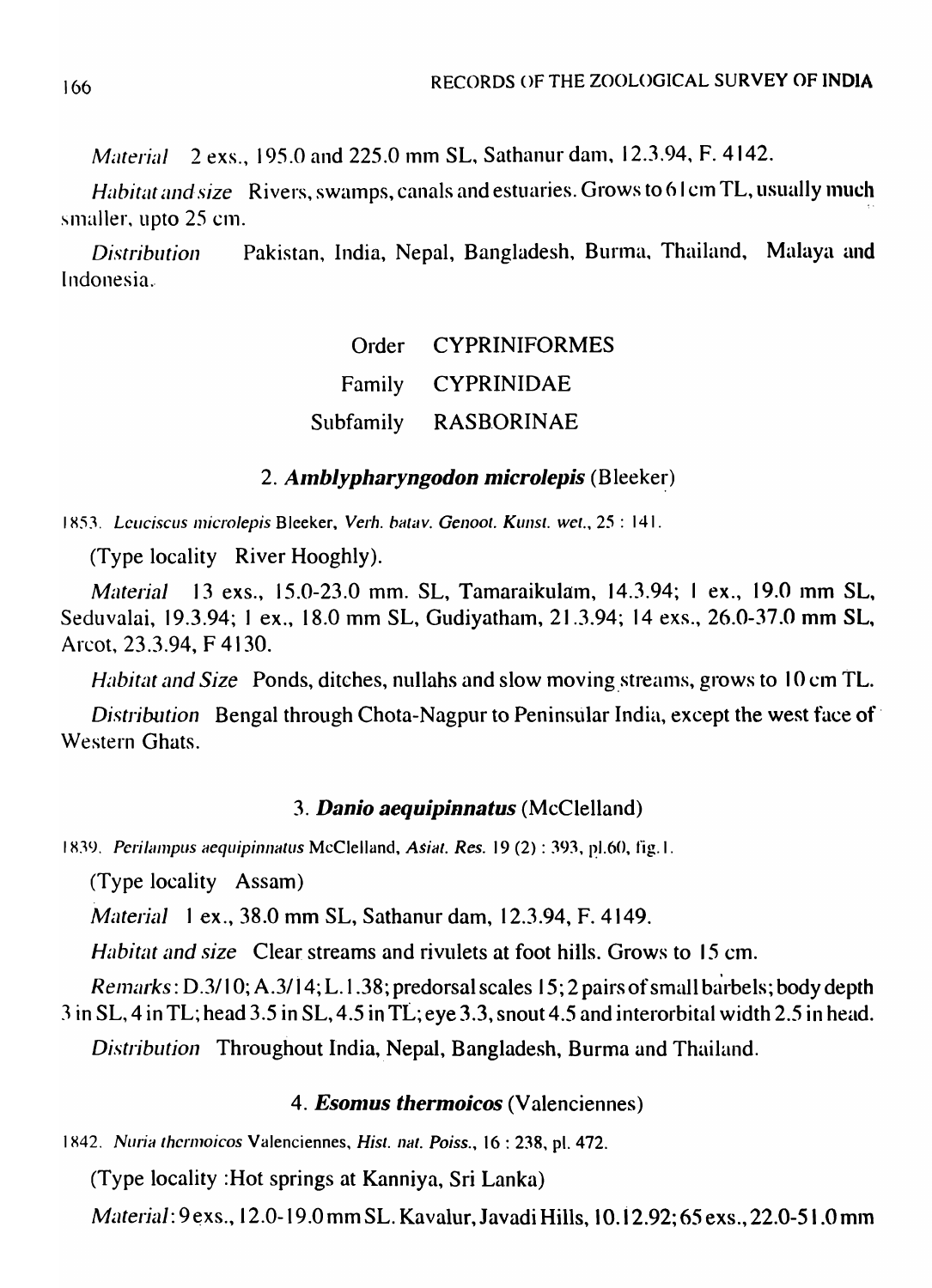SL, Arcot, 22.3.94, F. 4128.

Habitat and size More common in muddy ditches, ponds and canals than in flowing waters. Grows to 12 cm TL.

Distribution Sri Lanka. Peninsular India.

#### 5. Rasbora caverii (Jerdon)

1849. Leuciscus caverii Jerdon, Madras J. Lit. Sci., 15:320

(Type locality Cauvery river, Southern India)

*Material*: 6 exs. 17.0-29.0 mm SL, in a pond southeast of Javadi Hills,  $7\,12.92$ , F. 3978; 10 exs., 40.0 - 58.0 mm SL, Elagiri hills, 15.3.94, F. 4146.

**Remarks** Juveniles difficult to tell apart from those of R. daniconius.

*Habitat and size*: Mountain streams to lowland forest streams and ponds. Grows to 14 cm TL.

Distribution Peninsular India, Sri Lanka.

#### 6. Rasbora daniconius (Hamilton)

1822. Cyprinus daniconius Hamilton, Fish. Ganges, 327, pl. 15, fig. 89

(Type locality Rivers of Southern Bengal)

*Material* 1 ex., 32.0 mm SL, Nilavur, 7 km. Southeast of Elagiri Hills, 8.12.92, F. 3958; 10 exs., 19.0-26.0 mm SL, a pond 2 km. Southeast of Elagiri hills Hotel, 8.12.92; 1 ex., 14.0 mm SL, Kavalur, Javadi hills, 10.12.92; 4 exs., 13.0-26.0 mm SL, Gudiyatham 21.3.94 and 71 exs., 21.0-35.0 mm SL, Arcot, 23.3.94, F.4129.

**Remarks** The juveniles are difficult to differentiate from those of R. caverii (Jerdon); predorsal 15, and the dorso-hypural distance when carried forward just falls on the posterior border of eye.

*Habitat and size* Clear and slow moving streams, pools and ditches in the plains chiefly with sandy substrate. Grows to 14 cm. TL.

Distribution Throughout India, Sri Lanka, Pakistan, Nepal, Bangladesh, Burma and Thailand.

#### 7. Barbodes sarana subnasutus (Valenciennes)

1842. Barbus subnasutus Valenciennes, Hist. nat. Poiss. 16: 154.

(Type locality Pondicherry).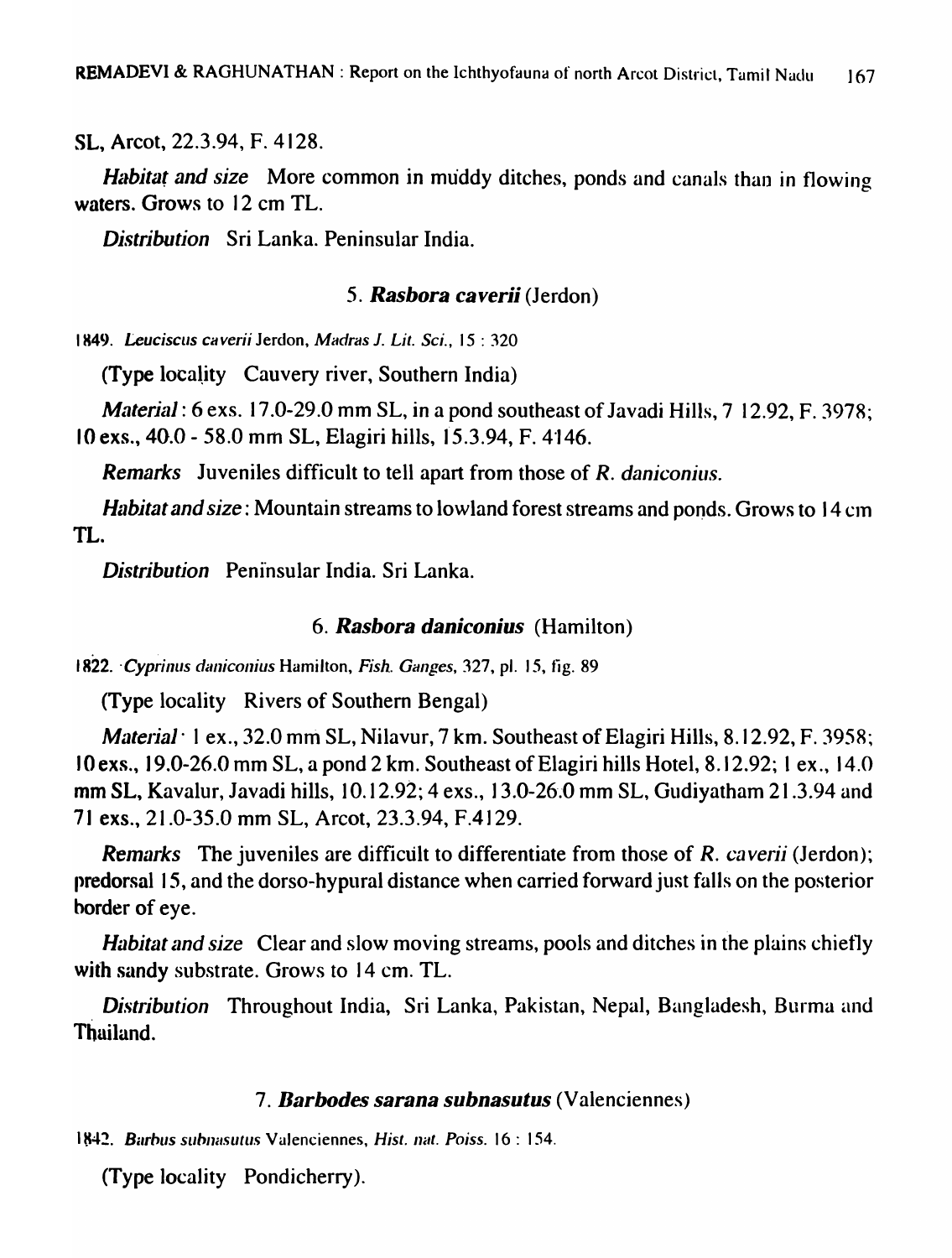*Material* 1 ex., 21.0 mm SL, Sathanur dam, 12.3.94, F. 4125.

*Habitat and size:* Rivers with medium current, tanks, ponds and reservoirs. Grows to 25.0 cm TL

*Distribution* India Peninsular Krishna River and South.

## *8. Calla calla* (Hamilton)

1822. *Cyprinus catla Hamilton, Fish. Ganges: 287, 318, P1. 13, fig. 81* 

(Type locality Rivers and tanks of Bengal)

*Material* 1 ex., 180.0 mm SL, Vellore Fortmoat, 22.3.94, F. 4135.

*Habitat and size* Rivers, lakes and culture ponds. Grows to 120 cm. TL.

*Distribution: Pakistan: Indus plains and adjoining hills; India: Northern India; Bangladesh;* Nepal; Burma; introduced into the rivers of Peninsular India and Sri Lanka.

## *9. Cirrhinus mrigala* (Hamilton)

I XX2. *Cyprinlls InrigaJa* Hamilton, *Fish. Ganges:* 279, 386, pI. 6, fig. 79.

(Type locality Ponds and Freshwater rivers of Gangetic Provinces).

*Material* 1 ex., 220.0 mm SL, Vellore Fort moat, 22.3.94, F. 4137

*Remarks* D.2/12; L.I. 43; pores on snout, one pair of barbels.

*Habitat and size* Large rivers and ponds. Grows to 99 cm TL.

*Distripution* Pakistan Indus basin and adjacent hill areas. India Northern India from Punjab to West-Bengal and Assam. Nepal and Bangladesh; Introduced into Peninsular India.

## *10. Labeo calbasu* (Hamilton)

1822. *Cyprinus calbasu Hamilton, Fish. Ganges: 297, 389, p1.2, fig. 33.* 

(Type locality Bengal)

*Material* 1 ex., 220.0 mm SL, Sathanur dam, 12.3.94, F. 4126.

*Remarks* D.3/14; L. tr.  $7\frac{1}{2}$ /6<sup>1</sup>/, L. 1 37, snout tuberculated; 2 pairs of well developed barbels and lips conspicuously fringed.

*Habitat and size* Rivers and ponds. Grows to 90.0 cm TL.

*Distribution* Throughout India, Pakistan, Nepal, Bangladesh, Burma, Thailand. Also South east China.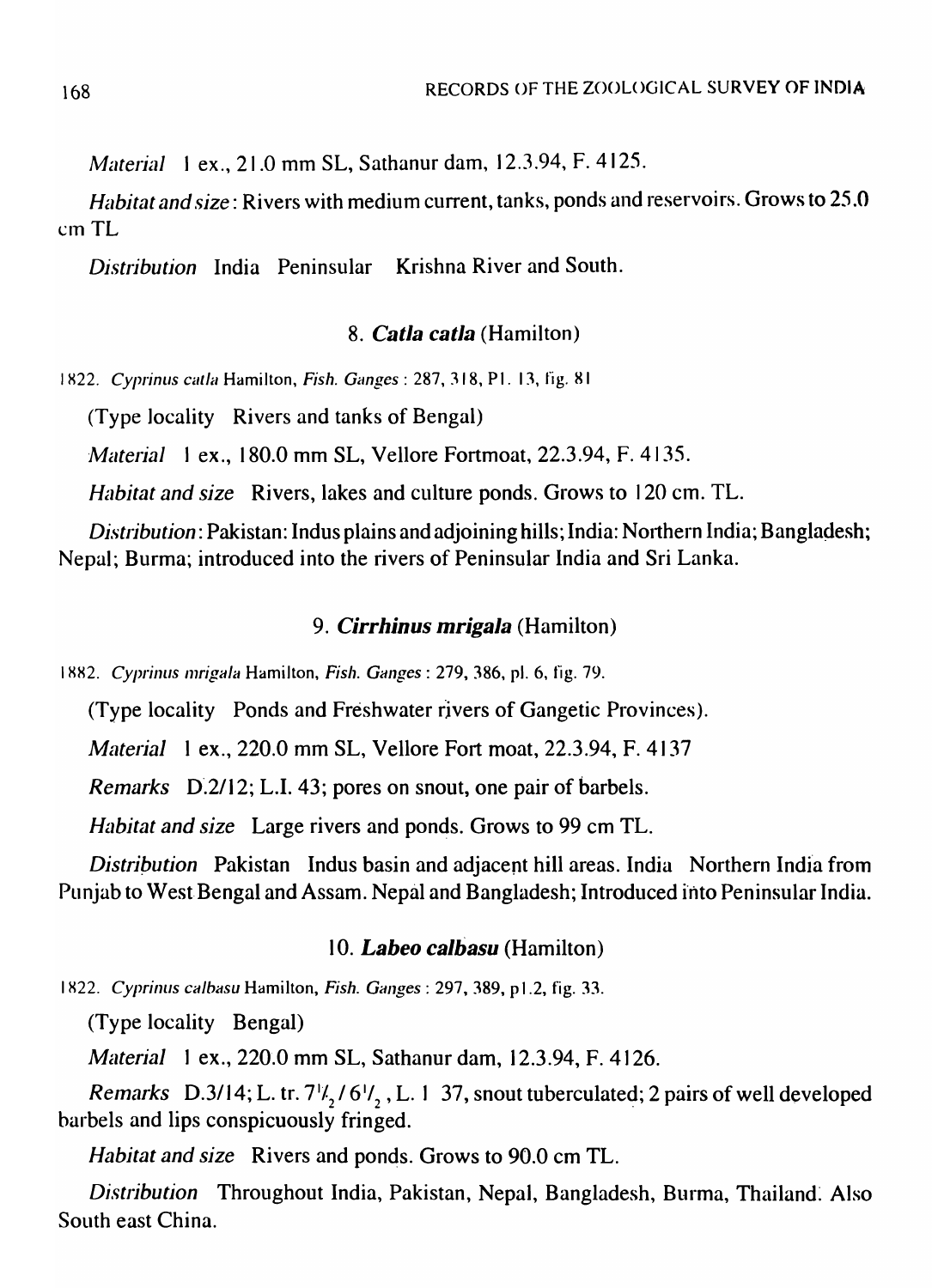#### II *Labeo rohita* (Hamilton)

1822. *Cyprinus rohita Hamilton, Fish. Ganges:* 301, P1. 36, fig. 85.

(Type locality Gangetic Provinces).

*Material* 1 ex., 180.0 mm SL, Vellore Fort moat,  $22.3.94$ , F. 4138.

*Habitat and size:* Rivers and culture ponds. Grows to 91 cm. TL.

*Distribution:* Northern India, Pakistan, Nepal, Bangladesh, Burma. Introduced into Peninsular India and Sri Lanka.

#### *12. Puntius amphibius* (Valenciennes)

1842. *Capoeta amphibia* Valenciennes, *Hist. nat. Poiss.*, 16: 282, pl. 478.

(Type locality Bombay)

*Material* 1 ex., 82.0 mm SL, Arakonam, 26.3.94, F. 4140.

*Remarks* The specimen resembles *P. arenatus* (Day) considered to be its junior synonym (Menon, 1998) in the absence of colour markings on the body; the anterior dorsal base is dark and scales have dark bases in the upper half of body and there is no blotch on the caudal peduncle.

*Habitat and size* Rivers with moderate currents in the plains. Grows to 11 cm. TL.

*Distribution* Peninsular India and Sri Lanka.

#### *13. Puntius bimaculatus* (Bleeker)

1844. *Gnathopogon bimaculatus Bleeker, Vert. Nat. Holl. Maatsch. Haarlem, (2) 20 : 17, p1. 4, fig. 1.* 

(Type locality Ceylon)

*Material* 14 exs., 15.0-30.0 mm SL, Amathan Kollai Road, Jamanamarathur, 1 12.92, F. 3974; 15 exs., 18.0-25.0 mm SL, Jamanamarathur, (Arasavalli) from a nullah, 4.12.92, F. 3975; 14 exs., 12.0-18.0 mm SL, Kavalur, Javadi Hills, 10.12.92.

*Remarks* D. 2/7 in all the specimens studied. Can be easily distinguished from all other *Puntius* with spots, by its elongated body and the caudal spot on the penultimate scale of the body. This species was encountered only in the hilly regions in N. Areot District.

*Habitat and size* Generally inhabits ponds and streams in plains and mountains. Grows to 6 em TL.

*Distribution* Sri Lanka, India Peninsular India.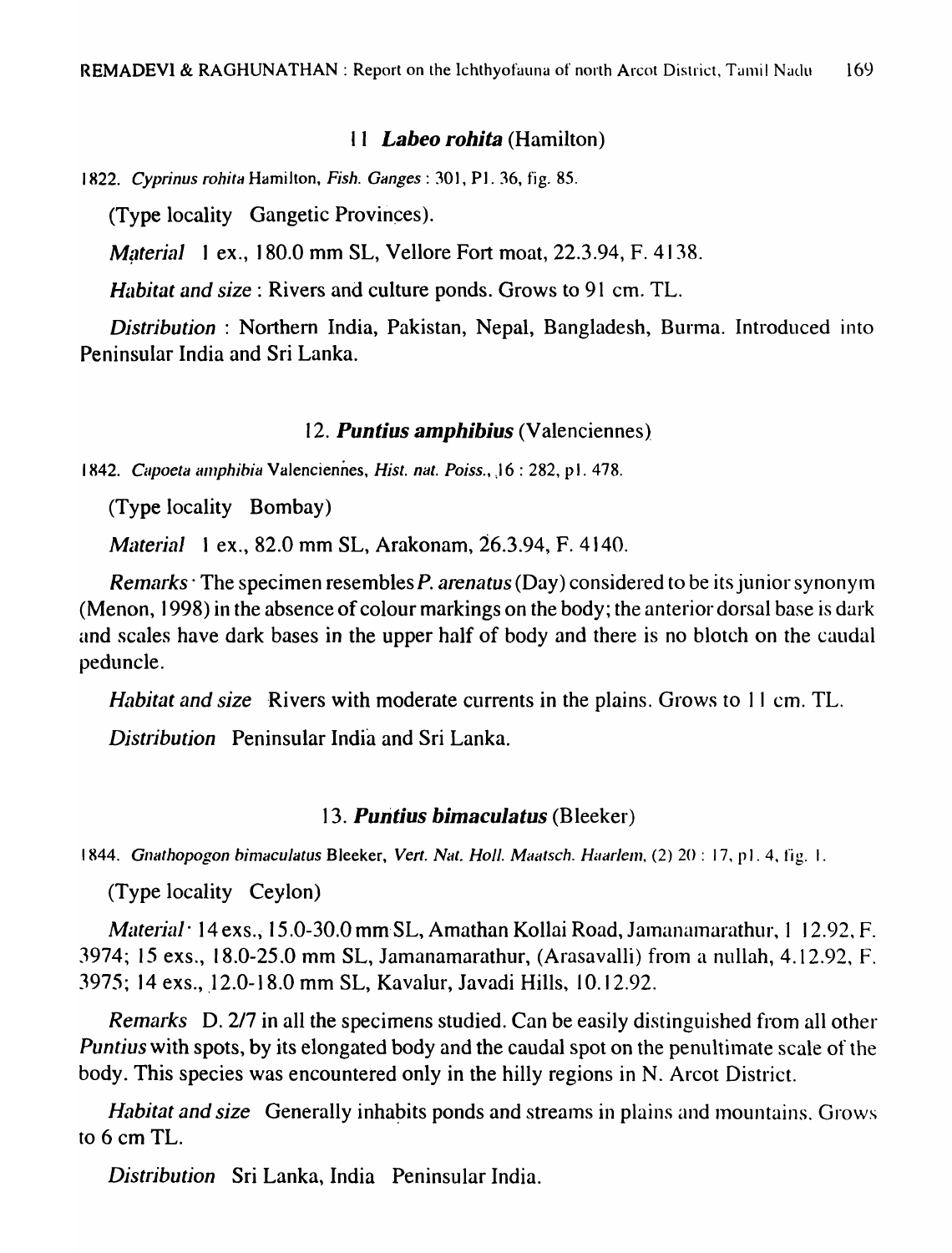## 14. *Puntius sophore* (Hamilton)

1822. *Cyprinus sophore Hamilton, Fish. Ganges;* 310, 389, pl. 19, Fig. 86

Type locality Ponds and rivers of the Gangetic provinces)

*Material* 68 exs., 13.0-43.0 mm SL, Gudiyatham, 21.3.94, F.4153; 9 exs., 20.0-40.0 mm SL, Arcot, 23.3.94, F. 4133; 2 exs., 79.0-102.0 mm SL, F. 4141

*Remarks: In fresh specimens the opercle is red in colour and has a red lateral streak; dorsal* spot on the bases of 3rd-6th branched rays and a spot on caudai base; L.tr.  $4^{1}/(4$ ; pd. 9; L. 1.24. The juveniles, without a well formed L.l resemble P. *vittatus.* 

*Habitat and size:* Rivers, streams and ponds in the plains and submontaine regions. Grows to  $13$  cm TL.

*Distribution* Throughout India, Pakistan, Bangladesh, Burma, Yunan.

## *15. Puntius ticto* (Hamilton)

1822. *Cyprinus ticto Hamilton, Fish. Ganges: 314, 398, pl.8, fig. 87.* 

(Type locality South eastern parts of Bengal)

*M(lterial* 2 exs., 24.0 & 40.0 mm SL, Gudiyatham, 21.3.94, F. 4154.

*Habitat and size* Rivers, streams and ponds. Grows to 20cm TL.

*Distribution* India Throughout India, Pakistan, Bangladesh, Burma; Thailand, Sri Lanka.

## *16. Puntius' vittatus* Day

*1865. Puntius vittatus* Day *Proc. Zool. Soc. Lond.,* : 303.

(Type locality Madras).

*Material* 35exs., 11.0-23.0 mm SL, Seduvalai, 19.3.94, F. 4147

*Habitat and size* Ponds, streams and lakes in the plains, among vegetation, common in paddy fields. Grows to 5 cm TL.

*Distribution* India Peninsular India, Sri Lanka

## Subfamily GARRINAE

## *17. Garra muJJya* (Sykes)

1841. *Chondrostoma mullya* Sykes, *Trans. Zool. Soc. Lond.*, 2: 359, p1.62, fig. 3. (Type locality Bheema river at Daunde, nr. Poona).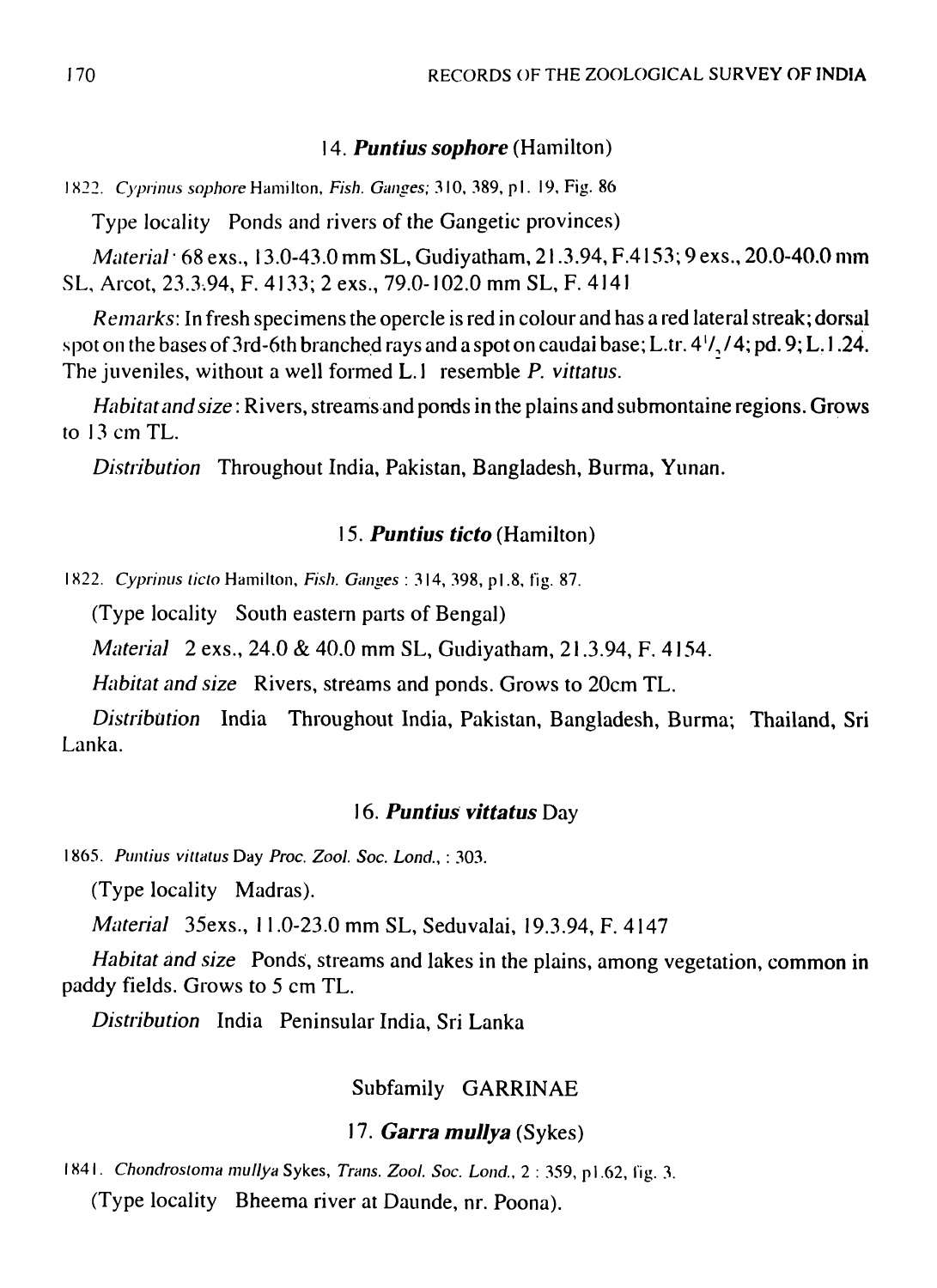*Material* 1 ex., 22.5 mm SL, Amattan Kollai Road, Jamanamarathur, 1 12.92 *Habitat and size* Hill streams. Attains a length of 17 cm TL. *Distribution* Throughout Peninsular India

### Subfamily: LEUCISCINAE

### *18. Hypophthalmichthys molitrix* (Valenciennes)

1844. *Leuciscus molitrix* Valenciennes, *Hist. nat. Poiss.*, 17:360.

(Type locality: China)

*Material* I ex., 215.0 mm SL, Vellore Fort Moat, 22.3.94, F. 4134.

*Habitat and size* Rivers, tanks and ponds. Grows to a length of 82 cm TL.

*Distribution* China. Introduced into India.

#### Family COBITIDAE

#### *19. LepidocephaJus thermaJis* (Valenciennes)

1846. *Cobitis thermalis* Valenciennes, *Hist. nat. Poiss.*, 18:78.

(Type locality Hot springs of Kanniya, E.P. Sri Lanka)

*Material* <sup>7</sup> exs., 23.0-26.0 mm SL, a pond 2 km. Southeast of Elagiri Hills hotel, 8.12.92; I ex., 24.0mm SL, Kavalur, Javadi hills, 10.12.92; 1 ex., 24.0 mm. SL, Gudiyatham, 21.3.94; 52 exs., 24.0-44.0 mm SL, Arcot, 23.3.94, F. 4127.

*Habitat and size* Clear slow streams and standing waters. Grows to 6 cm TL.

*Distribution* Peninsular India, Sri Lanka.

#### Order :SILURIFORMES

## Family:BAGRIDAE

#### *20. Aorichthys seenghala* (Sykes)

t841. *Platystonla seenghala* Sykes, *Trans. Zool. Soc. Lond.,* 2 : 371. pl. 65, fig. 2.

(Type locality Mulla-Motha river, Poona).

*Material* 1 ex., 265.0 mm SL, Sathanur dam, 12.3.94, F. 4124, p1.65, fig.2.

*Habitat and size* Large rivers, canals, bheels and inundated fields. Grows to 1.5 m.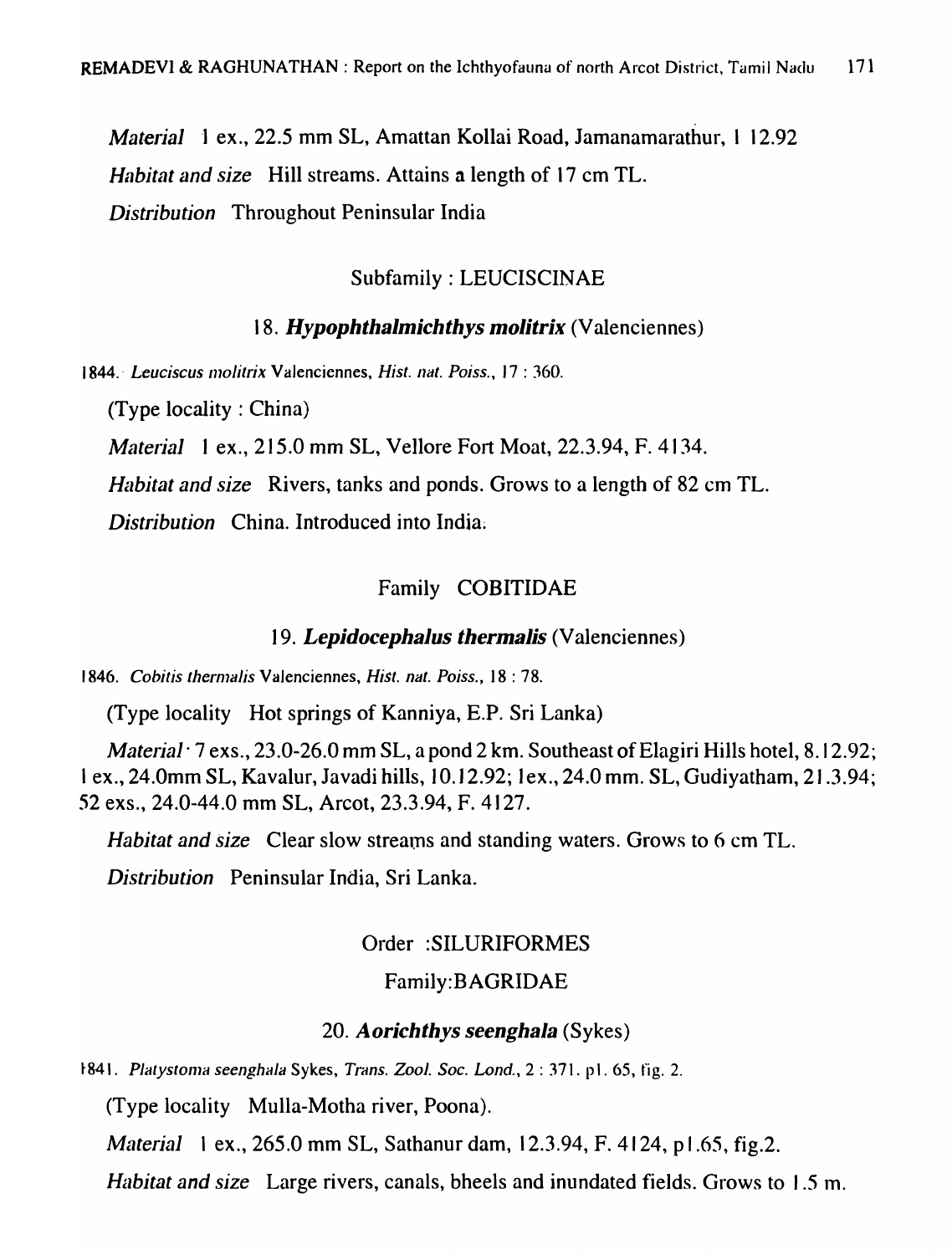*Distribution* India Ganga, Yamuna, Brahmaputra, Krishna, Godavary, Cauvery river systems. Pakistan, Nepal, Bangladesh.

#### Family HETEROPNEUSTIDAE

#### *21 Heteropneustes fossilis* (Bloch)

1794. *SiJurus fossilis* Bloch, *Naturgesch. ausl. Fische,* 8 : 46, pl. 370, fig. 2.

(Type locality Tranquebar, Tamil Nadu)

*Material* 2 exs., 185.0 & 210.0 mm SL, Arakonam, 26.3.94, F. 4139.

*Habitat and size* Ponds, ditches, bheels, swamps, marshes and muddy rivers. Grows to 30 em TL.

*Distribution* India, Pakistan, Sri Lanka, Nepal, Bangladesh, Burma, Thailand, Laos.

# Order CYPRINODONTIFORMES Family ORYZIATIDAE

#### *22. Oryzias melastigma* (McClelland)

1839. Aplocheilus melastigmus McClelland, *Asiat. Res.*, 301, 427, pl. 42, fig. 3. and pl. 35, fig. 4.

(Type locality Calcutta).

*Material* · 1 ex., 20.0mm SL, Seduvalai, 19.3.94; 1 ex., 19.0 mm SL Gudiy. atham, 21.3.94; 40 exs., 16.0-26.0 mm SL' Arcot, 23.3.94,.F.4131

*Habitat and size* Brackish waters and estuaries, usually found in shallow waters and swamps among vegetation along the margins of waters. Grows to 4 cm TL.

*Distribution* India, Bangladesh, Burma, Sri Lanka.

## Family POECILIDAE

#### *23. Gambusia aflinis* (Baird and Girard)

I X51. *Heterandria aff'inis* Baird and Girard, *Proc. Acad. nat. Sci. Phi/ad.,* 6 : 390.

(Type locality San Antanio river drainage, Texas).

*Material* <sup>37</sup> exs., 13.5-26.0 mm SL, Sathanur dam, 12.3.94, F. 4150; 15 exs., 13.0-26.0 mm SL, Peranampattu, 18.3.94, F. 4156; 1 ex., 23.0 mm SL, Gudiyatham, 21.3.94; 48 exs., 15.0-33.0 mm SL, Arcot, 23.3.94, F.4132.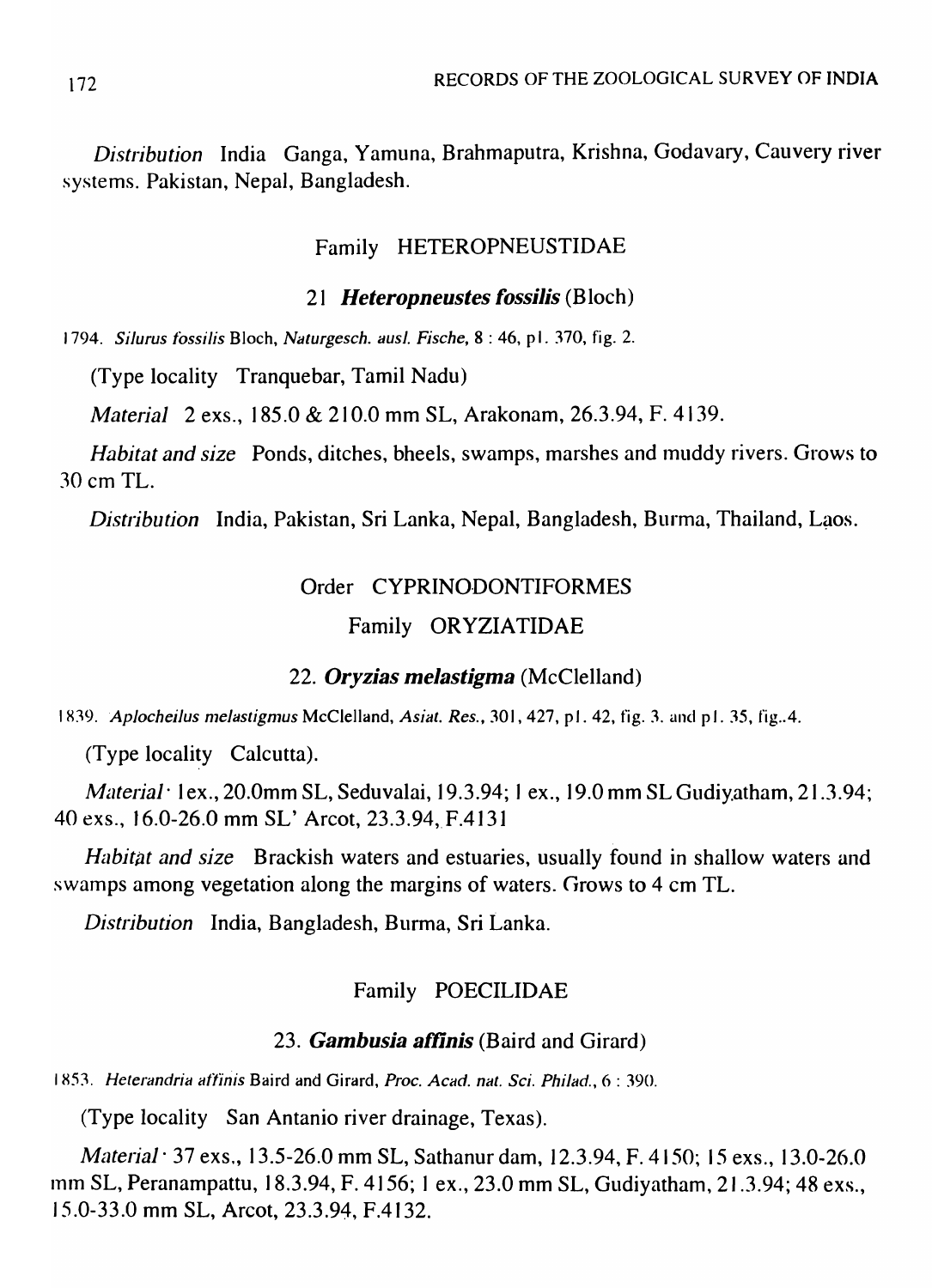*Habitat and size* All types of inland water bodies. Grows to 6.5 cm TL.

*Distribution* South-eastern United States of America. Introduced into India.

#### *24. Poecilia (Lebistes) reticulata* Peters

1859. Poecilia reticulata Peters, *K. Preussischen Akad. Wiss, Berlin: 412.* 

(Type locality Venezuela)

*Material: 3 exs., 15.0-20.0 mm SL, Elagiri Hills, 15.3.94; 715 exs., (410 (F), 240 (M), 65* fry), Alangayam, 16.3.94, F. 4155.

*Habitat and size* In all inland water bodies including stagnant waters. Male grows to 3 em and female.to 6 cm TL.

*Distribution* The Netherlands, Antilles, the Venezuelan islands, Trinidad and British Guiana, introduced into India.

## Order: PERCIFORMES

Sub Order PERCOIDEI

## Family CICHLIDAE

## *25. Oreochromis mossambica* (Peters)

1852. Chromis (Tilapia) mossambicus Peters, *Montab.Akad. Wiss.*, Berlin: 681.

(Type locality Mozambique)

*Material'* II exs., 9.0-31.0 mm SL, Kavalur, lavadi Hills, 10.12.92; 1 ex., 19.0 mm SL, a pond 2 km. Southeast of Elagiri hills hotel, 8.12.92; 1 ex., 155.0 mm SL, Sathanur dam, J 2.3.94, F. 4143; 6 exs., 19.0-82.0mm SL, Tamaraikulam, 14.3.94, F. 4148; 10 exs., 8.0- 21.0mm SL, Alangayam, 16.3.94; 3 exs., 49.0-115.0 mm SL, Jolarpettai, 17.3.94, F. 4145; 15 exs., 8.0-20.0 mm SL, Peranampattu, 18.3.94 and 22 exs., 18.0-55.0 mm SL, Gudiyathaln, 21.3.94, F. 4151

*Habitat and size* Inhabits primarily brackish waters, also freshwaters. Grows to a length of36 em TL.

*Distribution* East Africa. Introduced into India, Pakistan, Sri Lanka, etc.

## *26. Oreochromis niloticus* (Hasselquist) (Fig. 1)

*1757. Labrus ni/olicus* Hasselquist, Iter. Palae.t., : 346.

*Material* lex., 165.0 mm SL, Vellore Fort Moat, 22.3.94, F. 4136.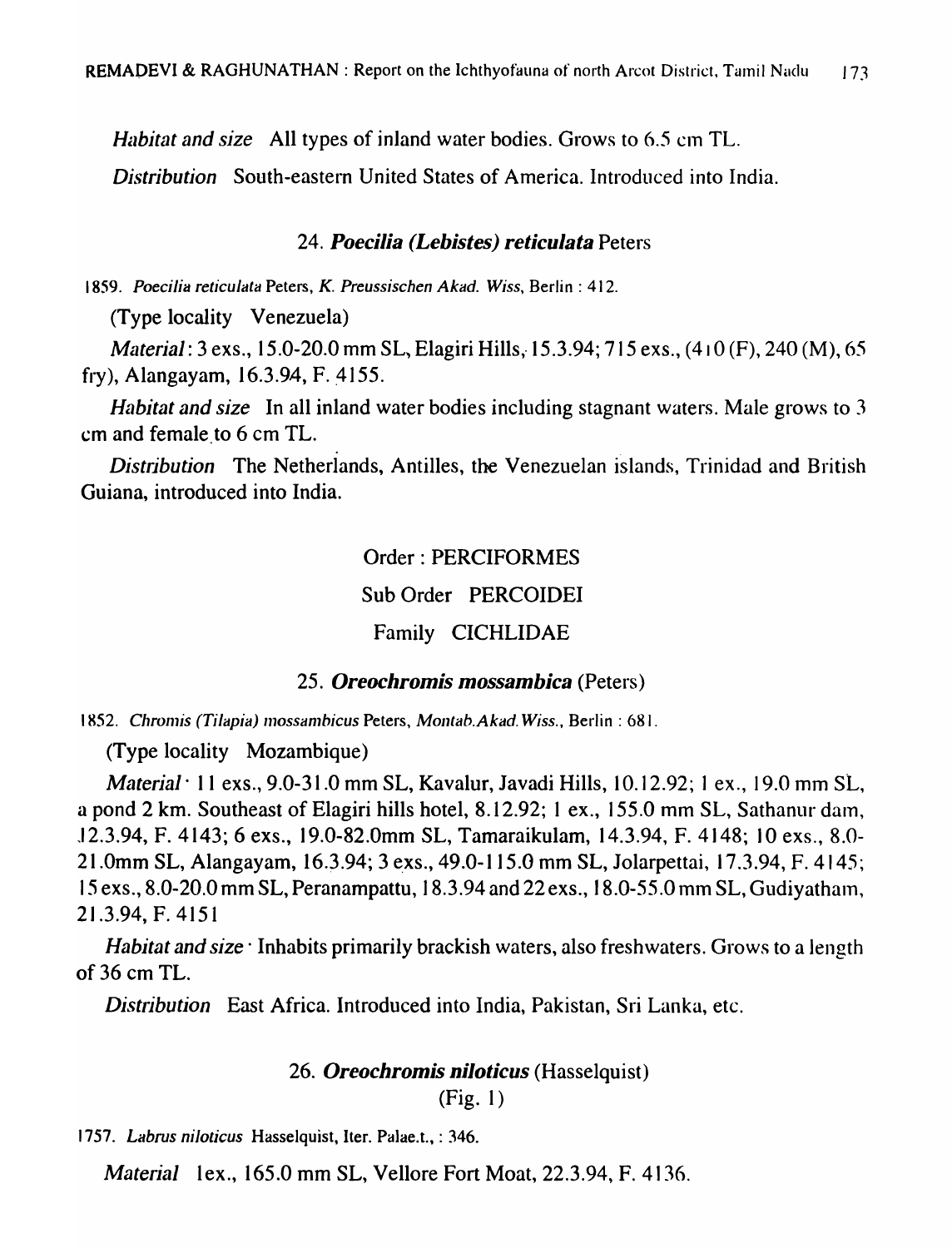Distribution India: Ganga, Yamuna, Brahmaputra, Krishna, Godavary, Cauvery river systems. Pakistan, Nepal, Bangladesh.

## Family HETEROPNEUSTIDAE

## 21 Heteropneustes fossilis (Bloch)

1794. Silurus fossilis Bloch, Naturgesch. ausl. Fische, 8:46, pl. 370, fig. 2.

(Type locality Tranquebar, Tamil Nadu)

Material 2 exs., 185.0 & 210.0 mm SL, Arakonam, 26.3.94, F. 4139.

Habitat and size Ponds, ditches, bheels, swamps, marshes and muddy rivers. Grows to 30 cm TL.

Distribution India, Pakistan, Sri Lanka, Nepal, Bangladesh, Burma, Thailand, Laos.

## Order CYPRINODONTIFORMES

## Family ORYZIATIDAE

## 22. Oryzias melastigma (McClelland)

1839. Aplocheilus melastigmus McClelland, Asiat. Res., 301, 427, p1. 42, fig. 3. and p1. 35, fig. 4.

 $(\text{Type locality}: \text{Calculate})$ .

*Material* lex., 20.0mm SL, Seduvalai, 19.3.94; 1 ex., 19.0 mm SL Gudiyatham, 21.3.94; 40 exs., 16.0-26.0 mm SL' Arcot, 23.3.94, F.4131

*Habitat and size* Brackish waters and estuaries, usually found in shallow waters and swamps among vegetation along the margins of waters. Grows to 4 cm TL.

Distribution India, Bangladesh, Burma, Sri Lanka.

## Family POECILIDAE

## 23. **Gambusia affinis** (Baird and Girard)

1853. Heterandria affinis Baird and Girard, Proc. Acad. nat. Sci. Philad., 6:390.

(Type locality San Antanio river drainage, Texas).

*Material* · 37 exs., 13.5-26.0 mm SL, Sathanur dam, 12.3.94, F. 4150; 15 exs., 13.0-26.0 mm SL, Peranampattu, 18.3.94, F. 4156; 1 ex., 23.0 mm SL, Gudiyatham, 21.3.94; 48 exs., 15.0-33.0 mm SL, Arcot, 23.3.94, F.4132.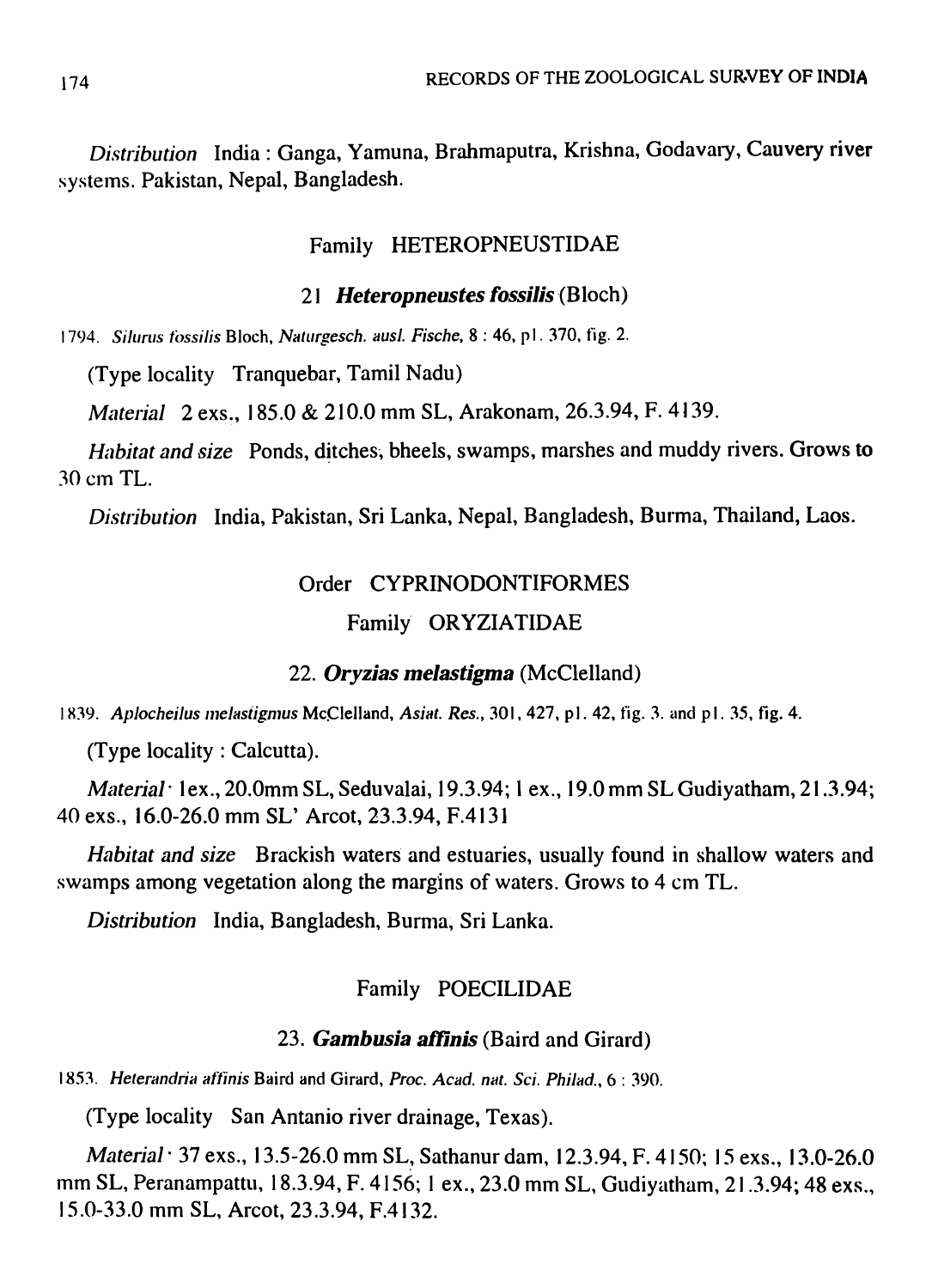#### *29. Channa punctatus* (Bloch)

1793. *Ophiocephalus punctatus Bloch, Naturges. ausland. Fische,* (7): 139, pl. 358.

(Type locality Rivers and lakes of Coromandal Coast).

*Material* 17 exs., 20.0-50.0 mm SL, Gudiyatham, 21.3.94, F. 4152.

*Remarks:* About 12 horizontal lines on body in addition to the irregular bands; dorsal, anal and caudal spotted.

*Habitat and size:* Inhabits large freshwater ponds and tanks, generally in the plains. Grows to  $31$  cm TL.

*Distribution* Afghanistan, Pakistan, India, Nepal, Sri Lanka, Bangladesh, Burma and Yunan.

#### *30. Channa striatus* (Bloch)

1793. *OphiocephaJus striatus* Bloch, *Naturges. ausJand. Fische.* (7) : 141, pl. 359.

(Type locality : Malabar).

*Material* 3 exs., 98.0-120.0 mm SL, Jolarpettai, 17.3.94, F.4144.

*Habitat and size'* Inhabits freshwater ponds, streams and tanks of plains; prefers stagnant muddy waters and grassy tanks. Grows to 75 cm TL.

*Distribution:* India, Sri Lanka, Pakistan, Bangladesh, Nepal, Burma, Malay Archipelago, Thailand and South China.

#### DISCUSSION

Earlier reports on the Ichthyofauna of this area include those of Eastern Ghats (Misra, 1938) and lavadi Hills (Lazarus et al. 1988; Rema Devi, 1992). Thirty species are reported in the present collection including 5 exotic species of which *Oreochromis mossambica*  (Peters) is very well established both in the hills and plains, posing a great threat to the indigenous species. One specimen of O. *niloticus* (Hasselquist) has been recorded from the Vellore Fort moat. This is the first record from India.

Fishes reported earlier, but not represented in the present collections are *Puntius dorsalis*  (Jerdon) and *Cirrhinus fulungee* (Sykes) (Misra, 1938). Misra (1938) reported 37 species from Eastern Ghats of which 11 species are from localities in N. Arcot District. Lazarus et a11988, reported II species ofwhichD. *rerio(Ham.)P. chola* (Ham.), *Mystus* armatus(Day) and *Macrognathus aculeatus(Bloch)* are not recorded in the present collection. Also *Barilius bendelisis(Hamilton),Noemacheilus denisoni denisoni* Day *andMystuslnontanus* (Jerdon)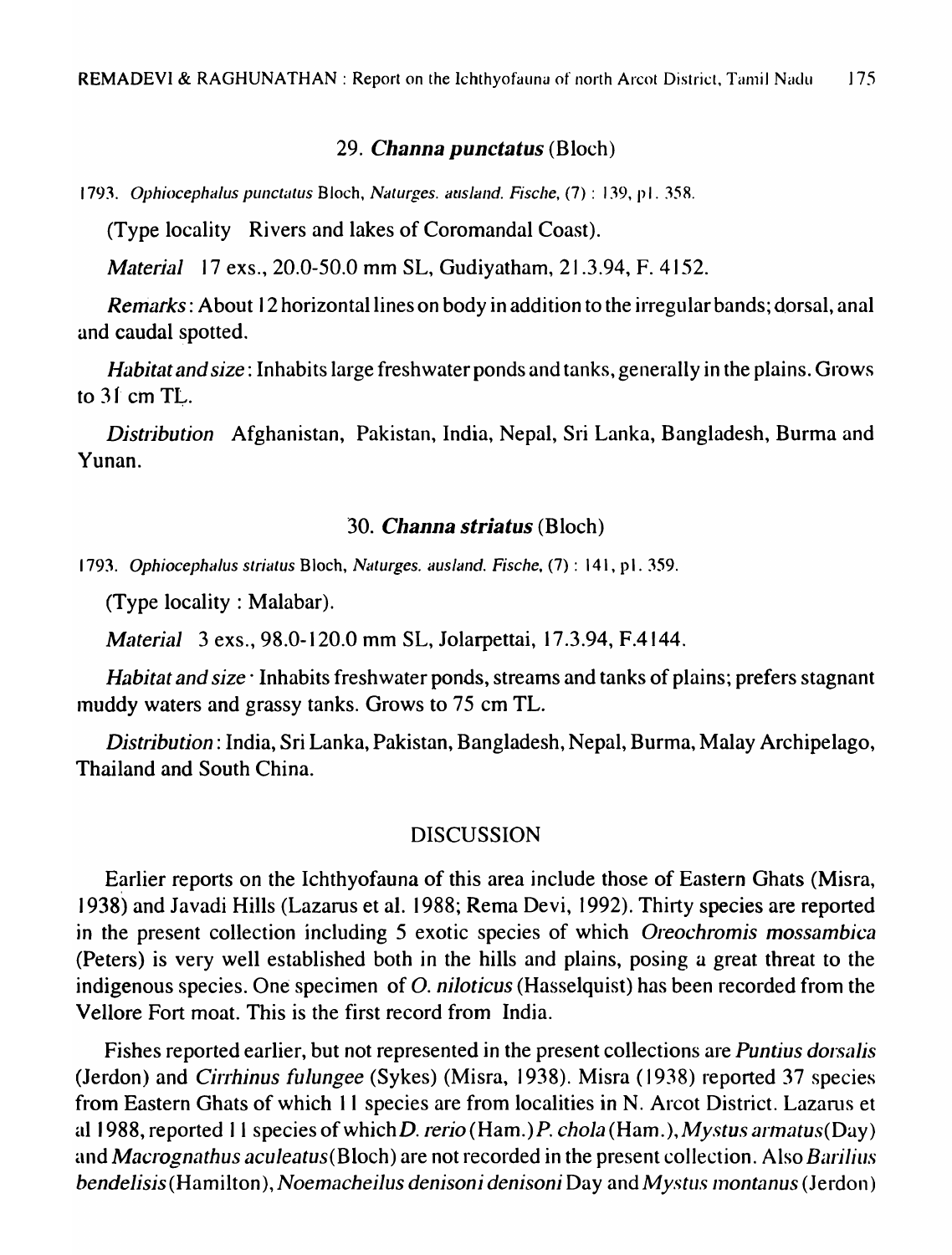$(Rema Devi, 1992)$  are also not represented. Summing up all these reports 39 species are found in this part of Tamil Nadu.

It was observed that of the widely distributed *Puntius* and *Channa* species, *P. bimaculatus* and C. *gachua* were present only in the hilly regions.

## SUMMARY

Studies on a collection of fish from North Arcot District has revealed 30 species including <sup>d</sup>new report of one exotic species .. From earlier reports and the present study 39 species are known from this part of Tamil Nadu.

## ACKNOWLEDGEMENTS

We wish to thank the Director, Zoological Survey of India, Dr. J.R.B. Alfred and the Officer in-Charge, Southern Regional Station, Zoological Survey of India, Dr. P. T Cherian for providing necessary facilities. Our sincere thanks are due to Dr. A. G. K. Menon, Scientist Emeritus, and Dr. P.T Cherian, Scientist 'SF' for going through the manuscript.

## REFERENCES

- Lazarus, R. J., Arivudai Nambi, V and P. Sitarami Reddy 1988. A checklist of fishes from the streams of Javadi Hills, with notes on the unique catching method, 'Pari' *Matsya*, 14 47-52.
- Mary Bai, M. 1990. Pollution in Palar River A preliminary Assessment of various Physico-Chemical parameters. *Proceedings of the 10th Annual Session of AEB and symposium on "Environmental Impact on Biosystems. Dec. '89 195-203.*
- Misra, K. 1938. On a collection of fish from the Eastern Ghats. *Rec. Indian Mus.*, XL (3) 253-264.
- Rema Devi, K. 1992. On a small collection of fish from Javadi Hills, North Arcot Distirct, Tamil Nadu. *Rec. zool. Surv. India,* 91 (3-4) 353-360.
- Talwar, P.K. and Jhingran, A.G. 1991 Inland Fishes of India and adjacent countries. Vol. 1 & .2. Oxford and IBH Publishing Co. Pvt. Ltd., New Delhi 1158 pp.